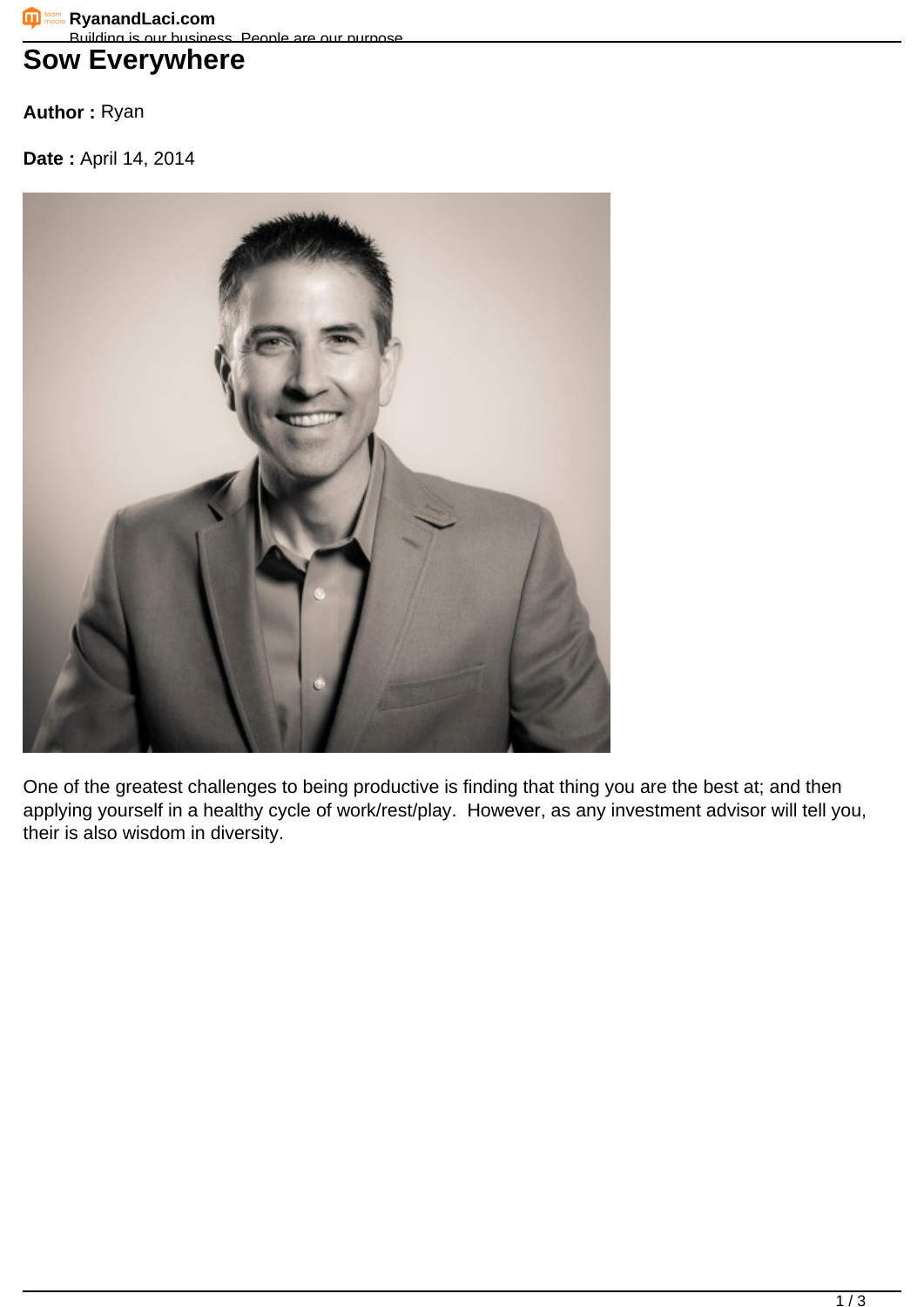

Sow Everywhere!

I have the honor of leading a ministry that is both focused and diverse. Our mission involves construction, but the locations we serve are all over the world, and a wide variety of skills are necessary to complete each project. In my five years of service with Builders International, I have been on more than 20 trips, working in 15 countries.

We were honored to have Pastor Jeff Peterson, Senior Pastor at Central Assembly of God in Springfield, Missouri, share in our staff chapel last December. In this pivotal time of laying out our plans for 2014, Pastor Jeff shared with us an encouraging word from **Ecclesiastes 11:1-6**, "Sow Everywhere."

Three points Pastor Jeff encouraged us to remember as we do the work in which we are called:

### **1. Believe in the Seed:**

Regardless of the conditions, the weather, the political scene; sow your seed! Solomon said it this way, "Whoever watches the wind will not plant."

#### **2. Trust the Mystery:**